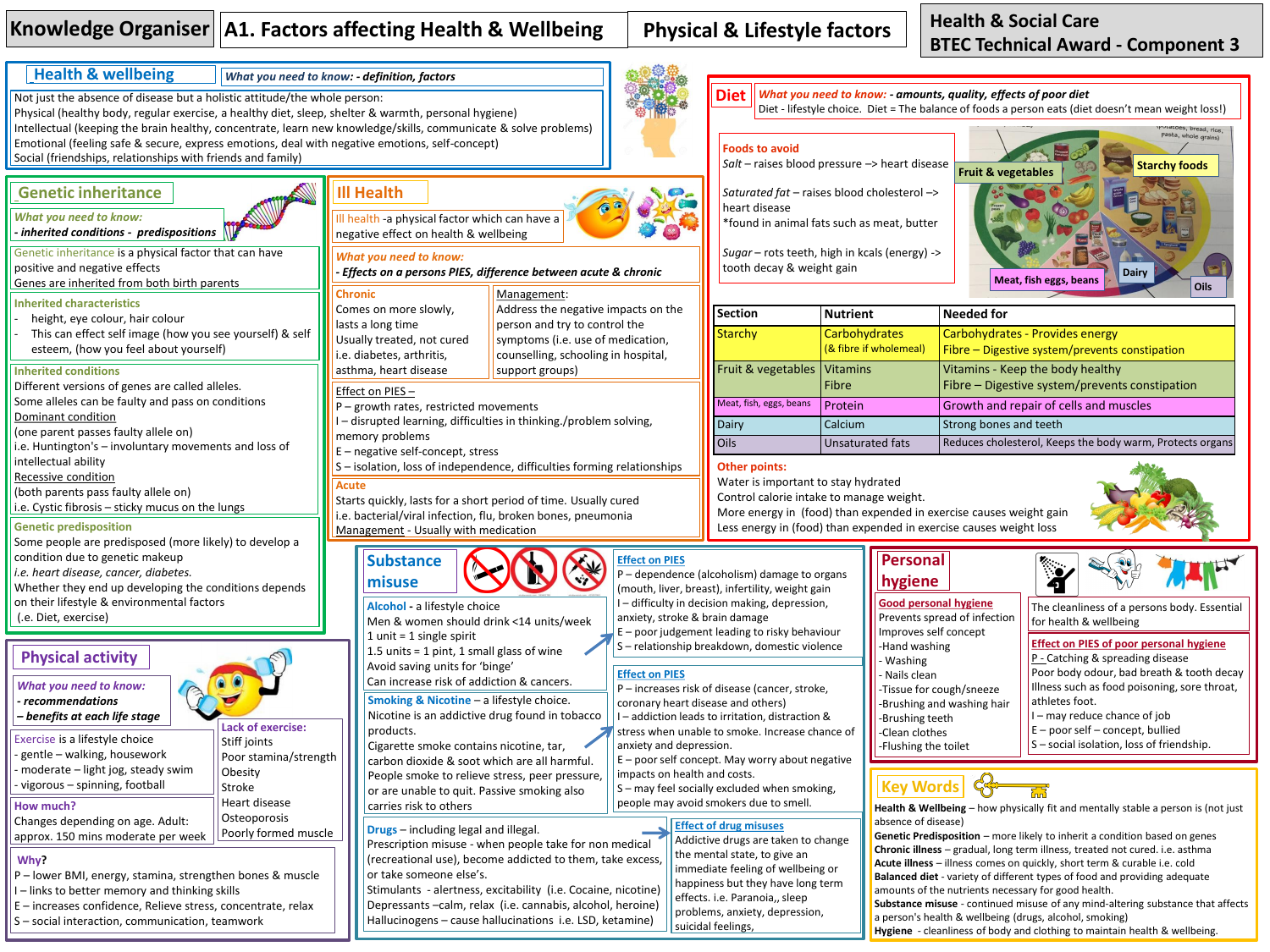| <b>Health &amp; Social Care</b><br>Social, emotional, cultural, economical<br>Knowledge Organiser   A1. Factors affecting Health & Wellbeing<br>& environmental factors<br><b>BTEC Technical Award - Component 3</b>                                                                                                                                                                                                                                                                                                                                                                                                                                                                                                                                                                                                                                                                                                                                                                                                                                                                    |                                                                                                                                                                                                                                                                                                                                                                                                                                                                                                                                                                                                                                                                                                                                                                                                                                                                                                                      |                                                                                                                                                                                                                                                                                                                                                                                                                                                                                                                                                                                                                                                                                                                                                                                                                                                                                                                                                                            |                                                                                                                                                                                                                                                                                                                                                                                                                                                                                                                                   |                                                                                                                                                                                                                                                                                                                                                                                                                                                                                                                                                                                                                                                                                                                   |                                                                                                                                                                                                                                                                                                                                                                                                                                                                                                                                                                                                                                                                                                                                                                                                                                                                                              |                                                                                                                                                                                                                                                                                                                                                                                                                                                                                                                                                                                                                                                                                                                                                                                                                                                                                                                              |  |
|-----------------------------------------------------------------------------------------------------------------------------------------------------------------------------------------------------------------------------------------------------------------------------------------------------------------------------------------------------------------------------------------------------------------------------------------------------------------------------------------------------------------------------------------------------------------------------------------------------------------------------------------------------------------------------------------------------------------------------------------------------------------------------------------------------------------------------------------------------------------------------------------------------------------------------------------------------------------------------------------------------------------------------------------------------------------------------------------|----------------------------------------------------------------------------------------------------------------------------------------------------------------------------------------------------------------------------------------------------------------------------------------------------------------------------------------------------------------------------------------------------------------------------------------------------------------------------------------------------------------------------------------------------------------------------------------------------------------------------------------------------------------------------------------------------------------------------------------------------------------------------------------------------------------------------------------------------------------------------------------------------------------------|----------------------------------------------------------------------------------------------------------------------------------------------------------------------------------------------------------------------------------------------------------------------------------------------------------------------------------------------------------------------------------------------------------------------------------------------------------------------------------------------------------------------------------------------------------------------------------------------------------------------------------------------------------------------------------------------------------------------------------------------------------------------------------------------------------------------------------------------------------------------------------------------------------------------------------------------------------------------------|-----------------------------------------------------------------------------------------------------------------------------------------------------------------------------------------------------------------------------------------------------------------------------------------------------------------------------------------------------------------------------------------------------------------------------------------------------------------------------------------------------------------------------------|-------------------------------------------------------------------------------------------------------------------------------------------------------------------------------------------------------------------------------------------------------------------------------------------------------------------------------------------------------------------------------------------------------------------------------------------------------------------------------------------------------------------------------------------------------------------------------------------------------------------------------------------------------------------------------------------------------------------|----------------------------------------------------------------------------------------------------------------------------------------------------------------------------------------------------------------------------------------------------------------------------------------------------------------------------------------------------------------------------------------------------------------------------------------------------------------------------------------------------------------------------------------------------------------------------------------------------------------------------------------------------------------------------------------------------------------------------------------------------------------------------------------------------------------------------------------------------------------------------------------------|------------------------------------------------------------------------------------------------------------------------------------------------------------------------------------------------------------------------------------------------------------------------------------------------------------------------------------------------------------------------------------------------------------------------------------------------------------------------------------------------------------------------------------------------------------------------------------------------------------------------------------------------------------------------------------------------------------------------------------------------------------------------------------------------------------------------------------------------------------------------------------------------------------------------------|--|
| Between family-friends-work<br><b>Social interaction</b><br>colleagues-school friends.                                                                                                                                                                                                                                                                                                                                                                                                                                                                                                                                                                                                                                                                                                                                                                                                                                                                                                                                                                                                  | 航机法院                                                                                                                                                                                                                                                                                                                                                                                                                                                                                                                                                                                                                                                                                                                                                                                                                                                                                                                 | <b>Positive relationships</b><br>P Day to day care & practical assistance                                                                                                                                                                                                                                                                                                                                                                                                                                                                                                                                                                                                                                                                                                                                                                                                                                                                                                  | <b>Negative relationships</b><br>Peer pressure/Poor lifestyle choices<br>(drinking)                                                                                                                                                                                                                                                                                                                                                                                                                                               |                                                                                                                                                                                                                                                                                                                                                                                                                                                                                                                                                                                                                                                                                                                   | <b>Relationship breakdown</b><br>Can lead to:                                                                                                                                                                                                                                                                                                                                                                                                                                                                                                                                                                                                                                                                                                                                                                                                                                                | <b>Topics</b><br><b>Social interaction</b><br>Stress                                                                                                                                                                                                                                                                                                                                                                                                                                                                                                                                                                                                                                                                                                                                                                                                                                                                         |  |
| Reacting to people through communication & relationships<br>Integration - when people feel they belong to a group<br>Isolation - when people do not have contact with others.<br>Due to: staying in, physical illness, reduced mobility or unemployment,<br>mental illness, a condition such as autism                                                                                                                                                                                                                                                                                                                                                                                                                                                                                                                                                                                                                                                                                                                                                                                  |                                                                                                                                                                                                                                                                                                                                                                                                                                                                                                                                                                                                                                                                                                                                                                                                                                                                                                                      | Shared experiences, supported learning & thinking<br>Less support with learning, conversation<br>Unconditional love, security, contentment, self<br>concept, independence & confidence<br>Loneliness,, insecurity, anxiety,<br>depression,<br>S Companionship, social interactions<br>Relationship difficulties                                                                                                                                                                                                                                                                                                                                                                                                                                                                                                                                                                                                                                                            |                                                                                                                                                                                                                                                                                                                                                                                                                                                                                                                                   |                                                                                                                                                                                                                                                                                                                                                                                                                                                                                                                                                                                                                                                                                                                   | Anxiety, stress, depression<br>insecurity, loss of<br>confidence, poor lifestyle<br>choices, more pressure on<br>finances, new home etc                                                                                                                                                                                                                                                                                                                                                                                                                                                                                                                                                                                                                                                                                                                                                      | -Economic/financial<br>-Life events<br>-Environment & Living Conditions<br>Willingness to seek help or access services                                                                                                                                                                                                                                                                                                                                                                                                                                                                                                                                                                                                                                                                                                                                                                                                       |  |
| Feelings of mental & emotional tension.<br><b>Stress</b><br>Occurs when the body responds to demand<br>The hormone adrenaline is released<br>Trigger 'fight or flight' response<br>- so you respond instantly in life or death situations<br>BUT an overreact ion to non life threatening<br>situation can cause negative stress.<br>Effect on health & wellbeing<br><b>Physical</b><br><b>Physical:</b><br>Short Term:<br>Long term:<br>-Sleeplessness<br>-Tense muscles<br>-High blood pressure<br>-Fast breathing<br>-Irritability<br>-Dry mouth<br>-Loss of appetite<br>Faster heartbeat<br>-Heart disease<br><b>Butterflies</b><br>-Headaches<br>-Urge to pass water<br>-Poor sex life<br>(urine)<br>-Anxiety<br>-Diarrhoea<br>-Mood swings<br>-Sweaty hands<br><b>Intellectual</b><br>Forgetfulness<br>Poor concentration<br>Difficulty in making decisions                                                                                                                                                                                                                       | <b>Causes of stress</b><br>Pressures at work<br>Exams<br><b>Financial difficulties</b><br>Life events<br>(illness, relationship<br>changes, moving home,<br>bereavement)<br><b>Emotional</b><br>Difficulty controlling emotions -<br>crying, angry<br>Feeling insecure<br>Negative self concept<br>Feeling anxious<br><b>Social</b><br>Difficulty making friends/building<br>relationships<br>Breakdown of close relationships<br>Loss of confidence<br>Social isolation                                                                                                                                                                                                                                                                                                                                                                                                                                             | <b>Willingness to seek help or access services</b><br><b>Asking for help</b><br>People need to seek help from health &<br>social services at various stages. Being<br>reluctant can lead to negative effects<br><b>Barrier 1: Gender</b><br>Men are less likely to access as they are often less open &<br>avoid looking vulnerable<br><b>Barrier 2: Education</b><br>More educated are more likely to seek help<br>They are more likely to:<br>Research symptoms and know when help is needed<br>Understand importance of early diagnosis & treatment<br>Know how and where to access services<br><b>Barrier 3: Culture</b><br>Social behaviour, value, transition, customs and beliefs of<br>communities. E.g.<br>discriminated against when accessing services<br>not speaking English well enough to discuss issues<br>- some cultures require women to see women<br>- Some cultures use 'alternative therapy'<br>stigma (feel ashamed) of conditions e.g., depression |                                                                                                                                                                                                                                                                                                                                                                                                                                                                                                                                   | <b>Examples</b><br>monoxide from heating<br><b>Housing</b><br>Good living conditions<br>outdoor space<br>Poor living conditions                                                                                                                                                                                                                                                                                                                                                                                                                                                                                                                                                                                   | <b>Environmental &amp; Living conditions</b><br>Environmental - Air, water and land around us.<br>Pollution - Contamination of the environment & living<br>organisms by harmful chemicals.<br>Outdoor air - Chemicals from factories, exhausts<br>Indoor air - Aerosols, mould, cigarette smoke, carbon<br>Water-Farm fertilisers/pesticides, waste, sewage<br>Food pollutants - chemicals in food production<br>Noise - Machinery and traffic music, loud neighbours<br>Light - Excess lighting, street lights<br>Less polluted areas, quiet, safe, spacious, warm, dry, safe<br>Overcrowding - anxiety & depression, sleeplessness,<br>difficulty concentrating & studying<br>Lack of open space - less exercise & physical play<br>Pests - Rats carry disease, bugs carry disease<br>Damp & mould - Respiratory problems (asthma)<br>Poor heating - poor health (cold, flu) heart disease | Air - water - noise - light - housing - area<br><b>Impact of pollutants</b><br>• Lung problems<br>(Bronchitis, asthma, lung cancer)<br>· Heart damage (disease, stroke)<br>• Reduction of brain function<br>(thinking and memory)<br>• Low birth weight or premature births<br>City<br>Better transport links<br>Close to facilities i.e. Shops, gym,<br>entertainment, health services<br>Easy assess to social events<br><b>BUT pollution problems</b><br>Rural<br>Sense of community<br>Access to outdoors & less polluted<br>BUT commute, difficult to access<br>services, isolation                                                                                                                                                                                                                                                                                                                                     |  |
| Relate to a persons employment situation & financial resources. Effects lifestyle, health & wellbeing<br>ECONOMIC<br>2) Occupation - Job role & status<br><b>Factors</b><br>$\vert$ (i.e. level of responsibility, salary)<br>3) Employment/<br>1) Wealth<br>unemployment<br>-Level of income<br>- Amount of<br>Part time<br>personal wealth,<br>Self employed<br>Not being able to find<br>including non-<br>work (due to being<br>essential, valuable<br>disabled, made<br>material possessions<br>redundant, or being<br>(jewellery, cars &<br>reliant on state benefits)<br>property)<br>/countryside<br><b>Positive</b><br>l p<br>Good housing conditions<br>Healthy diet<br>Manual jobs can improve muscle tone & stamina<br>Opportunity to access intellectual activities<br>Work, education & training helps to develop<br>problem-solving & thinking skills<br>E<br>A well paid job gives a feeling of security and less<br>stress/worry over housing etc.<br>Affording to socialise =positive self concept<br>ls<br>Better financial resources =opportunities to<br>socialise | <b>Adequate income:</b><br>Pay for rent/mortgage<br>- Pay bills (heating etc.)<br>Afford luxuries.<br>clothing, holidays, car,<br>house with a garden $-$<br>Eat a balanced diet -<br>- suffer ill health<br>Socialise with friends -<br>Afford travel to<br>leisure/health services<br>- Live in suburbs<br>even with benefits.<br><b>Negative</b><br>Poor housing conditions<br>Poor diet<br>Manual jobs - muscular/skeletal problems<br>Desk jobs - less activity and weight gain<br>Long hours -less leisure time & reduced learning opportunities<br>Being unemployed can result in poor mental health<br>Financial worries - stress & breakdown of relationships<br>Not affording to go out and socialise =depression<br>Unemployment of a low status job = low self concept<br>ask of financial resources reduces opportunities for socialising<br>Reduced opportunities for relationships = social isolation | <b>Relative Poverty</b> - Can only afford the<br>essentials. (reduced financial resources)<br>Life choices will be limited -more likely to:<br>- lack personal development (i.e. school<br>trips, warm clothes, doing well at school)<br>Absolute Poverty - Not enough money to<br>meet basic needs (food, clothing, housing)                                                                                                                                                                                                                                                                                                                                                                                                                                                                                                                                                                                                                                              | Life events<br><b>Expected</b><br>These can be predicted.<br>They are easier to plan for<br>& manage the effects<br>-Leaving school<br>-Starting school<br>-Moving house<br>-Starting work<br>-Living with a partner<br>-Marriage/civil<br>partnership<br>-Retirement<br><b>Effects on health &amp;</b><br>wellbeing:<br>Positives:<br>New friends, learning,<br>skills, independence,<br>excitement, confidence<br>Negatives:<br>Anxiety, insecurity, stress,<br>unhappiness about loss of<br>'old' life, change in<br>lifestyle | Events can change life circumstances<br>in positive & negative ways<br><b>Unexpected</b><br>Cannot be predicted and<br>cannot prepare. - has a<br>greater impact<br>e.g. Redundancy,<br>imprisonment, exclusion,<br>sudden death of someone<br>close (bereavement) and ill<br>health, accident or injury<br><b>Effects on health &amp;</b><br>wellbeing:<br>$P - High blood pressure$<br>I-Depression, difficulty<br>thinking & decision making,<br>memory<br>$E$ – Difficulty sleeping, grief,<br>insecurity, stress and anxiety<br>$S$ – Isolation, loss of friends<br>Some positives - catalyst for<br>change of behaviours,<br>opportunities for new study<br>or training, support for<br>emotional, diet etc | <b>Key Words</b><br>relationships<br>which can lead to stress.                                                                                                                                                                                                                                                                                                                                                                                                                                                                                                                                                                                                                                                                                                                                                                                                                               | Health & Wellbeing - how physically fit and mentally stable a person is<br>(not just absence of disease) Linked to PIES.<br><b>Social integration</b> $-$ When people feel they belong to a group<br>Social Isolation - When people do not have contact with others.<br>Social interaction Acting/reacting to people through communication &<br>Stress - Feelings of mental & emotional tension.<br>Adrenaline $-$ a hormone released when the body responds to a demand<br>Economic - Relate to a persons employment situation & financial resources<br><b>Income</b> – money people receive from work, savings pensions or benefits.<br><b>Expected life events</b> $-$ can be predicted e.g. Leaving school<br>Unexpected life event - cannot be predicted i.e. Bereavement<br><b>Environmental</b> - The air, water and land around us.<br><b>Pollution</b> - contamination of environment & living organisms by harmful |  |